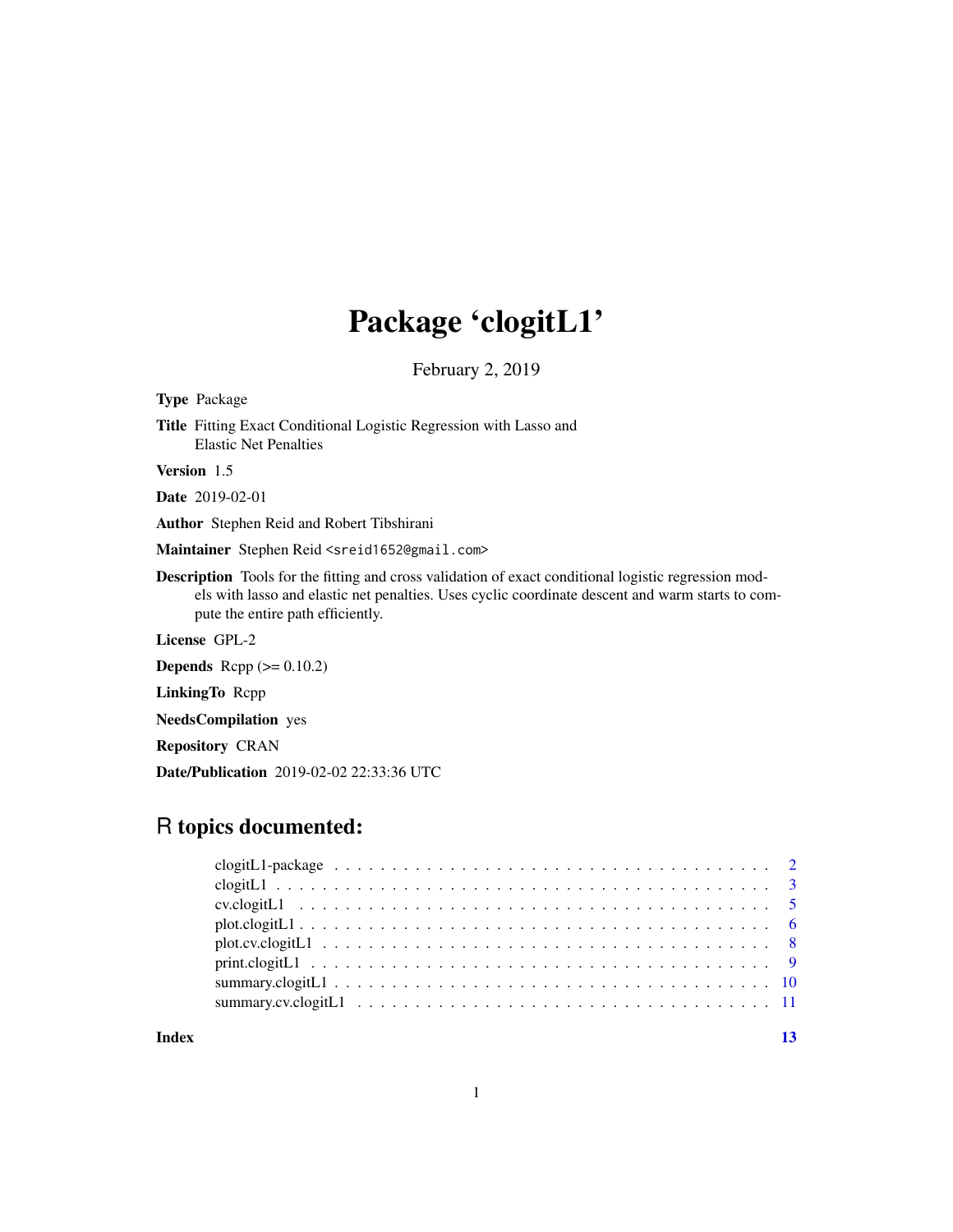<span id="page-1-0"></span>

Tools for the fitting and cross validation of exact conditional logistic regression models with lasso and elastic net penalties. Uses cyclic coordinate descent and warm starts to compute the entire path efficiently.

#### Details

| Package: | clogitL1   |
|----------|------------|
| Type:    | Package    |
| Version: | 1.4        |
| Date:    | 2013-05-06 |
| License: | $GPL-2$    |

Very simple to use. The main fitting function clogitL1 accepts x, y data and a strata vector indicating stratum membership. It fits the exact conditional logistic regression model at a grid of regularisation parameters. Only 7 functions:

- clogitL1
- cv.clogitL1
- plot.clogitL1
- plot.cv.clogitL1
- print.clogitL1
- summary.clogitL1
- summary.cv.clogitL1

#### Author(s)

Stephen Reid and Rob Tibshirani

Maintainer: Stephen Reid <sreid@stanford.edu>

#### References

<http://www.jstatsoft.org/v58/i12/>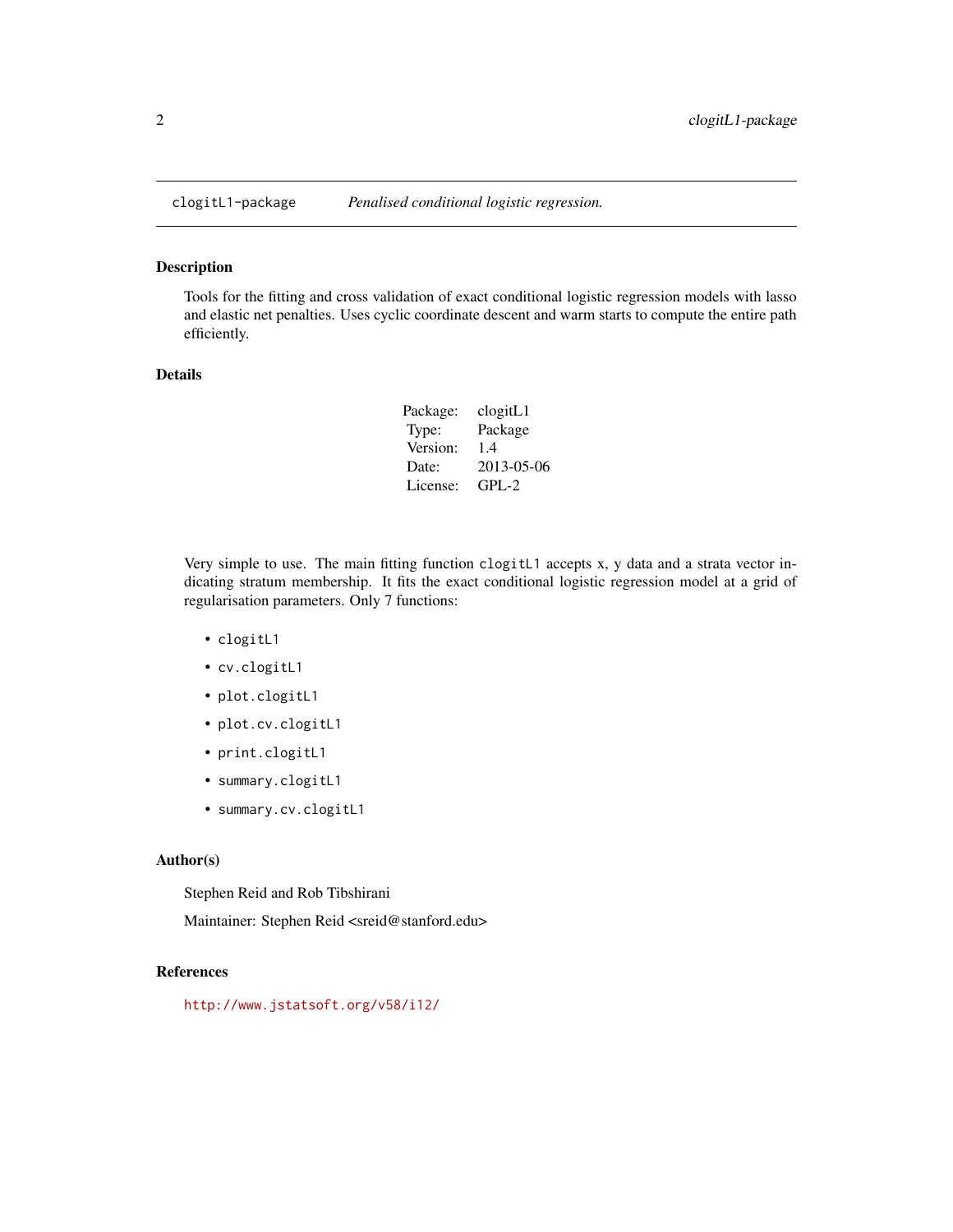<span id="page-2-1"></span><span id="page-2-0"></span>

Fit a sequence of conditional logistic regression models with lasso or elastic net penalties

## Usage

clogitL1 (x, y, strata, numLambda=100, minLambdaRatio=0.000001, switch=0, alpha = 1)

#### Arguments

| $\mathsf{x}$ | matrix with rows equalling the number of observations. Contains the p-vector<br>regressor values as rows                                                                                                                                                                                             |
|--------------|------------------------------------------------------------------------------------------------------------------------------------------------------------------------------------------------------------------------------------------------------------------------------------------------------|
| У            | vector of binary responses with 1 for cases and 0 for controls.                                                                                                                                                                                                                                      |
| strata       | vector with stratum membership of each observation.                                                                                                                                                                                                                                                  |
| numLambda    | number of different values of the regularisation parameter $\lambda$ at which to compute<br>parameter estimates. First fit is made at value just below smallest regularisation<br>parameter value at which all parameter estimates are 0; last fit made at this value<br>multipled by minLambdaRatio |
|              | minLambdaRatio ratio of smallest to larget value of regularisation parameter $\lambda$ at which we find<br>parameter estimates.                                                                                                                                                                      |
| switch       | index (between 0 and numLambda) at which we transition from linear to loga-<br>rithmic jumps.                                                                                                                                                                                                        |
| alpha        | parameter controling trade off between lasso and ridge penalties. At value 1,<br>we have a pure lasso penalty; at 0, pure ridge. Intermediate values provide a<br>mixture of the two.                                                                                                                |

## Details

The sequence of models implied by numLambda and minLambdaRatio is fit by coordinate descent with warm starts and sequential strong rules. If alpha=1, we fit using a lasso penalty. Otherwise we fit with an elastic net penalty. Note that a pure ridge penalty is never obatined, because the function sets a floor for alpha at 0.000001. This improves the stability of the algorithm. A similar lower bound is set for minLambdaRatio. The sequence of models can be truncated at fewer than numLambda models if it is found that a very large proportion of training set deviance is explained by the model in question.

#### Value

An object of type clogitL1 with the following fields:

beta (numLambda + 1)-by-p matrix of estimated coefficients. First row has all 0s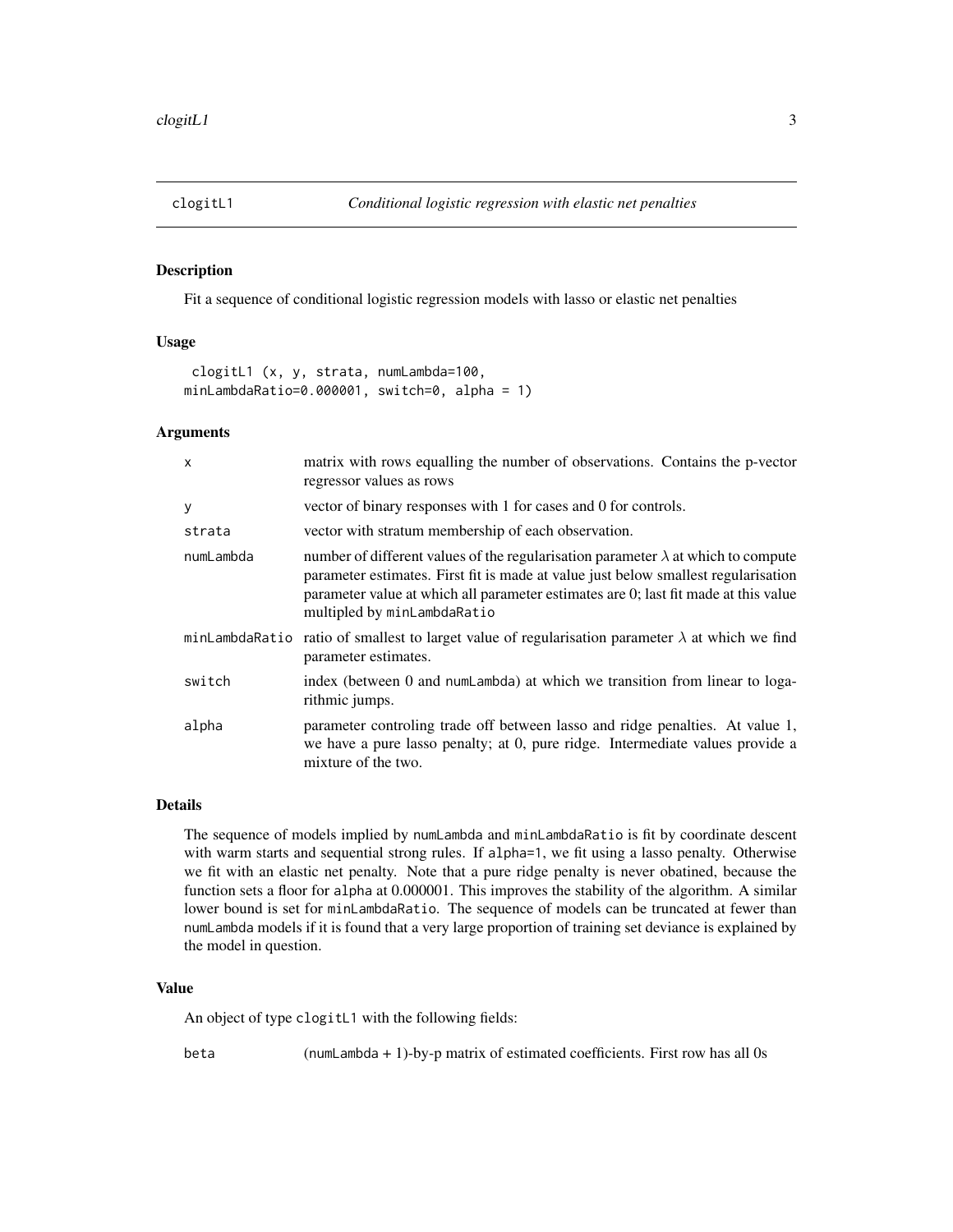<span id="page-3-0"></span>

| lambda   | vector of length numLambda $+1$ containing the value of the regularisation pa-<br>rameter at which we obtained the fits.                           |
|----------|----------------------------------------------------------------------------------------------------------------------------------------------------|
| nz_beta  | vector of length numLambda $+1$ containing the number of nonzero parameter<br>estimates for the fit at the corresponding regularisation parameter. |
| ss_beta  | vector of length numLambda $+1$ containing the number of predictors considered<br>by the sequential strong rule at that iteration.                 |
| dev_perc | vector of length numLambda $+1$ containing the percentage of null deviance ex-<br>plained by the model represented by that row in the matrix.      |
| $y_{-}c$ | reordered vector of responses. Grouped by stratum with cases coming first.                                                                         |
| $X_{-}c$ | reordered matrix of predictors. See above.                                                                                                         |
| strata_c | reordered stratum vector. See above.                                                                                                               |
| nVec     | vector of length the number of unique strata in strata containing the number<br>of observations encountered in each stratum.                       |
| mVec     | vector containing the number of cases in each stratum.                                                                                             |
| alpha    | penalty trade off parameter.                                                                                                                       |
|          |                                                                                                                                                    |

## References

<http://www.jstatsoft.org/v58/i12/>

## See Also

[plot.clogitL1](#page-5-1)

plot(clcvObj)

```
set.seed(145)
# data parameters
K = 10 # number of strata
n = 5 # number in strata
m = 2 # cases per stratum
p = 20 # predictors
# generate data
y = rep(c(rep(1, m), rep(0, n-m)), K)X = matrix (rnorm(K*n*p, 0, 1), ncol = p) # pure noisestrata = sort(rep(1:K, n))
par(mfrow = c(1,2))# fit the conditional logistic model
clObj = clogitL1(y=y, x=X, strata)
plot(clObj, logX=TRUE)
# cross validation
clcvObj = cv.clogitL1(clObj)
```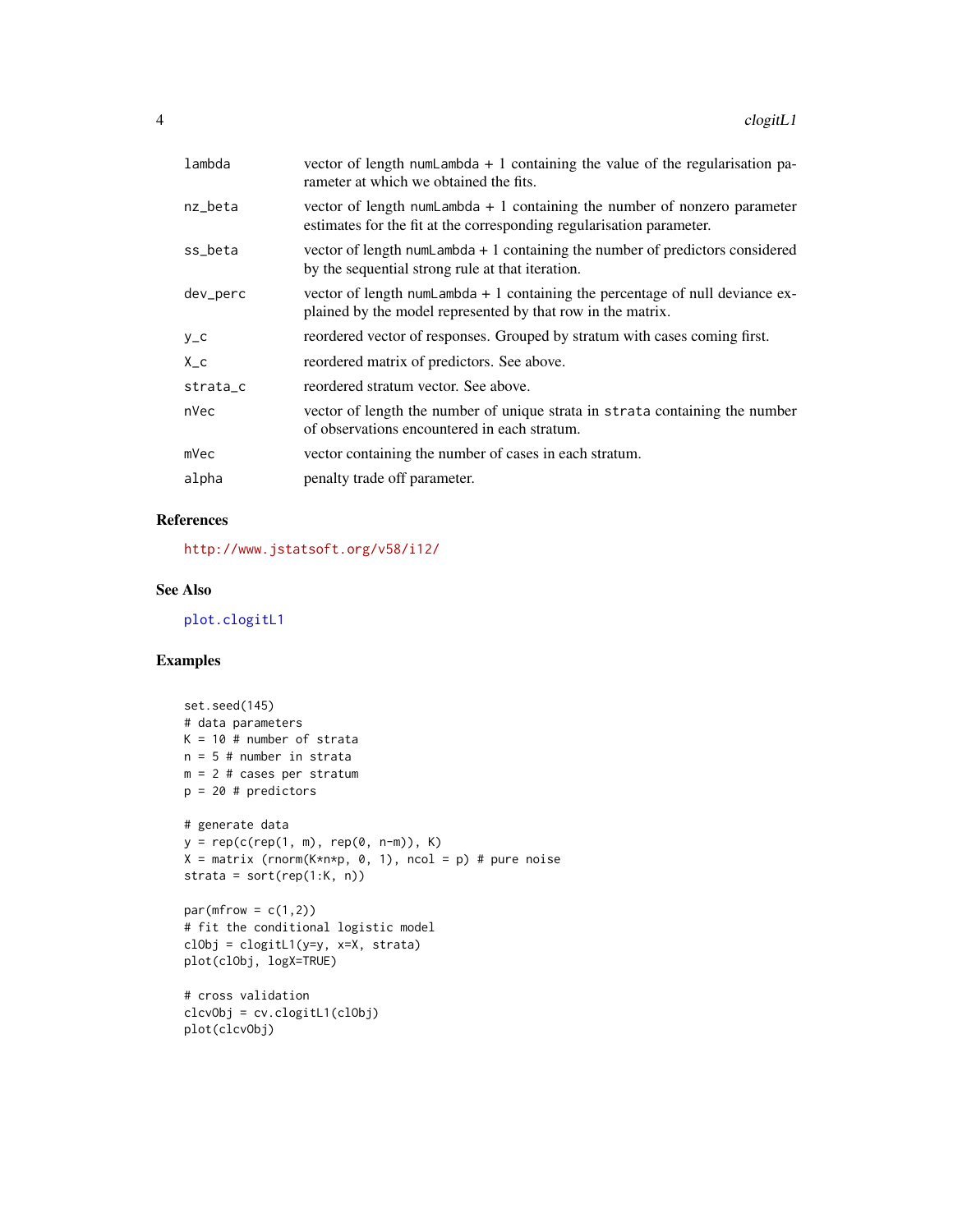<span id="page-4-1"></span><span id="page-4-0"></span>

Find the best of a sequence of conditional logistic regression models with lasso or elastic net penalties using cross validation

#### Usage

cv.clogitL1 (clObj, numFolds=10)

#### Arguments

| clObi    | an object of type clogit L1 on which to do cross validation.                   |
|----------|--------------------------------------------------------------------------------|
| numFolds | the number of folds used in cross validation. Defaults to the minimum of 10 or |
|          | the number of observations                                                     |

#### Details

Performs numFolds-fold cross validation on an object of type clogitL1. Using the sequence of regularisation parameters generated by clObj, the function chooses *strata* to leave out randomly. The penalised conditional logistic regression model is fit to the non-left-out strata in turn and its deviance compared to an out-of-sample deviance computed on the left-out strata. Fitting models to individual non-left-out strata proceeds using the cyclic coordinate descent-warm start-strong rule type algorithm used in clogitL1, only with a prespecified sequence of  $\lambda$ .

#### Value

An object of type cv.clogitL1 with the following fields:

| matrix of size numLambda-by-numFolds containing the CV deviance in each fold<br>for each value of the regularisation parameter.                                        |
|------------------------------------------------------------------------------------------------------------------------------------------------------------------------|
| vector of regularisation parameters.                                                                                                                                   |
| vector showing the folds membership of each observation.                                                                                                               |
| vector containing mean CV deviances for each value of the regularisation pa-<br>rameter.                                                                               |
| vector containing an estimate of the standard error of the CV deviance at each<br>value of the regularisation parameter.                                               |
| value of the regularisation parameter at which we have minimum mean_cv                                                                                                 |
| minCV1se_lambda                                                                                                                                                        |
| value of the regularisation parameter corresponding to the 1-SE rule. Selects the<br>simplest model with estimate CV within 1 standard deviation of the minimum<br>CV. |
| number of nonzero parameter estimates at each value of the regularisation pa-<br>rameter.                                                                              |
|                                                                                                                                                                        |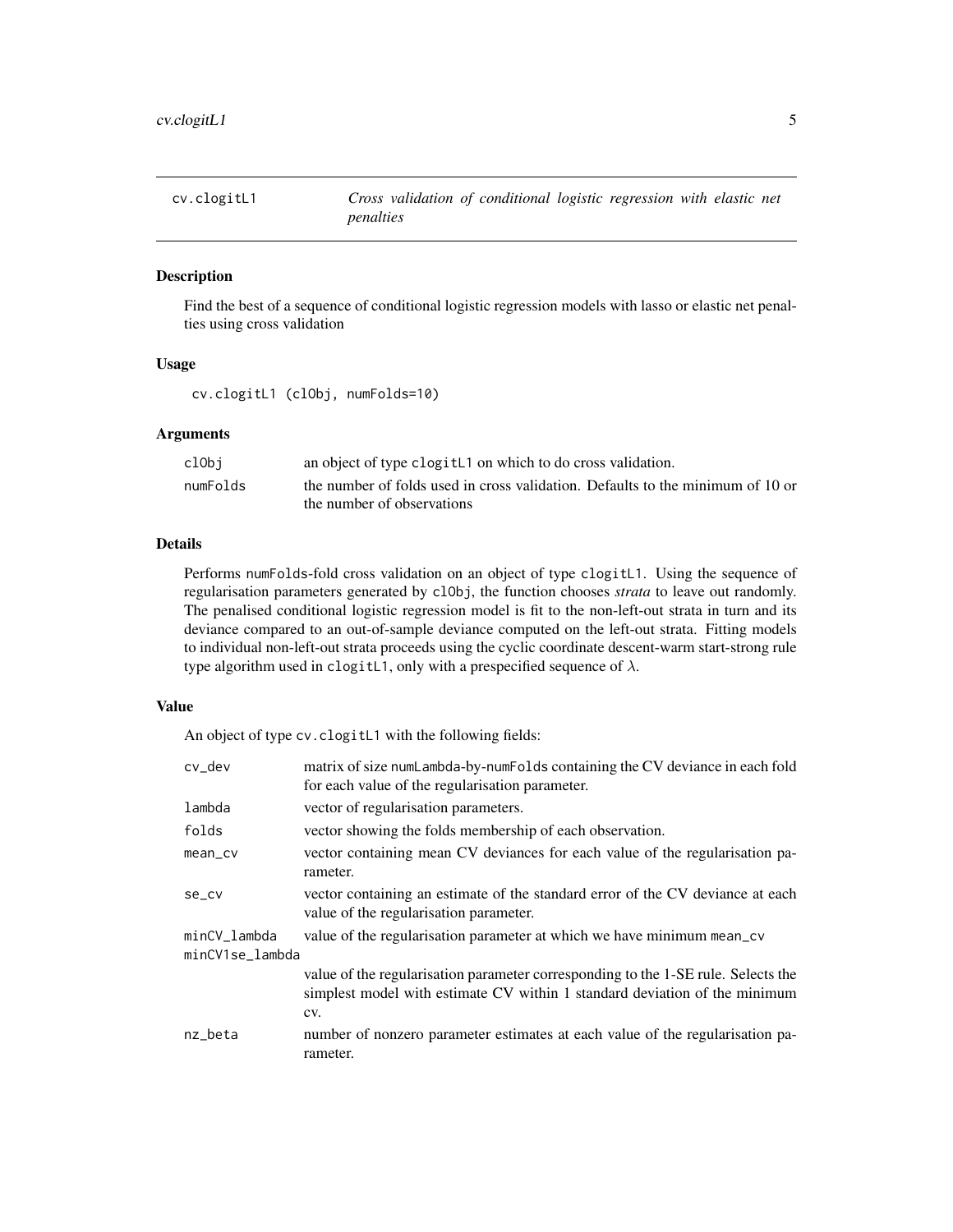#### <span id="page-5-0"></span>References

<http://www.jstatsoft.org/v58/i12/>

## See Also

[clogitL1](#page-2-1), [plot.cv.clogitL1](#page-7-1)

#### Examples

```
set.seed(145)
# data parameters
K = 10 # number of strata
n = 5 # number in strata
m = 2 # cases per stratum
p = 20 # predictors
# generate data
y = rep(c(rep(1, m), rep(0, n-m)), K)X = matrix (rnorm(K*n*p, 0, 1), ncol = p) # pure noise
strata = sort(rep(1:K, n))
par(mfrow = c(1,2))# fit the conditional logistic model
clObj = clogitL1(y=y, x=X, strata)
plot(clObj, logX=TRUE)
# cross validation
clcvObj = cv.clogitL1(clObj)
plot(clcvObj)
```
<span id="page-5-1"></span>

plot.clogitL1 *Plotting after fitting conditional logistic regression with elastic net penalties*

#### Description

Takes a clogitL1 object and plots the parameter profile associated with it.

## Usage

```
## S3 method for class 'clogitL1'
plot(x, logX=T,
add.legend=F, add.labels=T,
 lty=1:ncol(x$beta), col=1:ncol(x$beta), ...)
```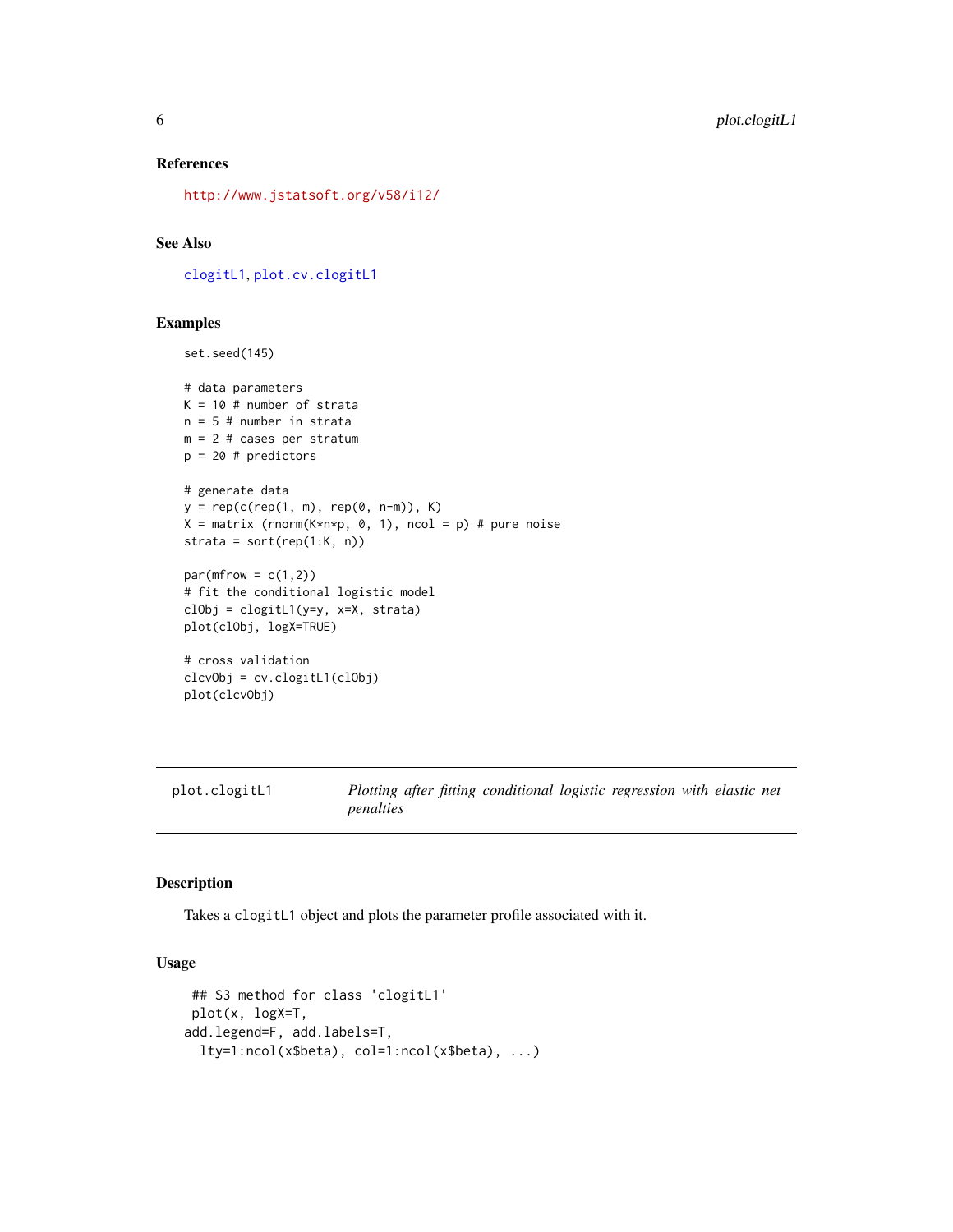## <span id="page-6-0"></span>plot.clogitL1 7

## Arguments

| $\mathsf{x}$ | an object of type clogitL1.                                                                                                                                                                                                          |
|--------------|--------------------------------------------------------------------------------------------------------------------------------------------------------------------------------------------------------------------------------------|
| logX         | should the horizontal axis be on log scale?                                                                                                                                                                                          |
| add.legend   | set to TRUE if legend should be printed in top right hand corner. Legend will<br>contain names of variables in data.frame, if specified, otherwise will be num-<br>bered from 1 to p in order encountered in original input matrix x |
| add.labels   | set to TRUE if labels are to be added to curves at leftmost side. If variable names<br>are available, these are plotted, otherwise, curves are numbered from 1 to p in<br>order encountered in original input matrix x               |
| lty          | usual 'lty' plotting parameter.                                                                                                                                                                                                      |
| col          | usual 'col' plotting parameter.                                                                                                                                                                                                      |
| $\cdots$     | additional arguments to plot function                                                                                                                                                                                                |
|              |                                                                                                                                                                                                                                      |

## References

<http://www.jstatsoft.org/v58/i12/>

## See Also

[clogitL1](#page-2-1)

```
set.seed(145)
# data parameters
K = 10 # number of strata
n = 5 # number in strata
m = 2 # cases per stratum
p = 20 # predictors
# generate data
y = rep(c(rep(1, m), rep(0, n-m)), K)X = matrix (rnorm(K*n*p, 0, 1), ncol = p) # pure noise
strata = sort(rep(1:K, n))
par(mfrow = c(1,2))# fit the conditional logistic model
clObj = clogitL1(y=y, x=X, strata)
```

```
plot(clObj, logX=TRUE)
```

```
# cross validation
clcvObj = cv.clogitL1(clObj)
plot(clcvObj)
```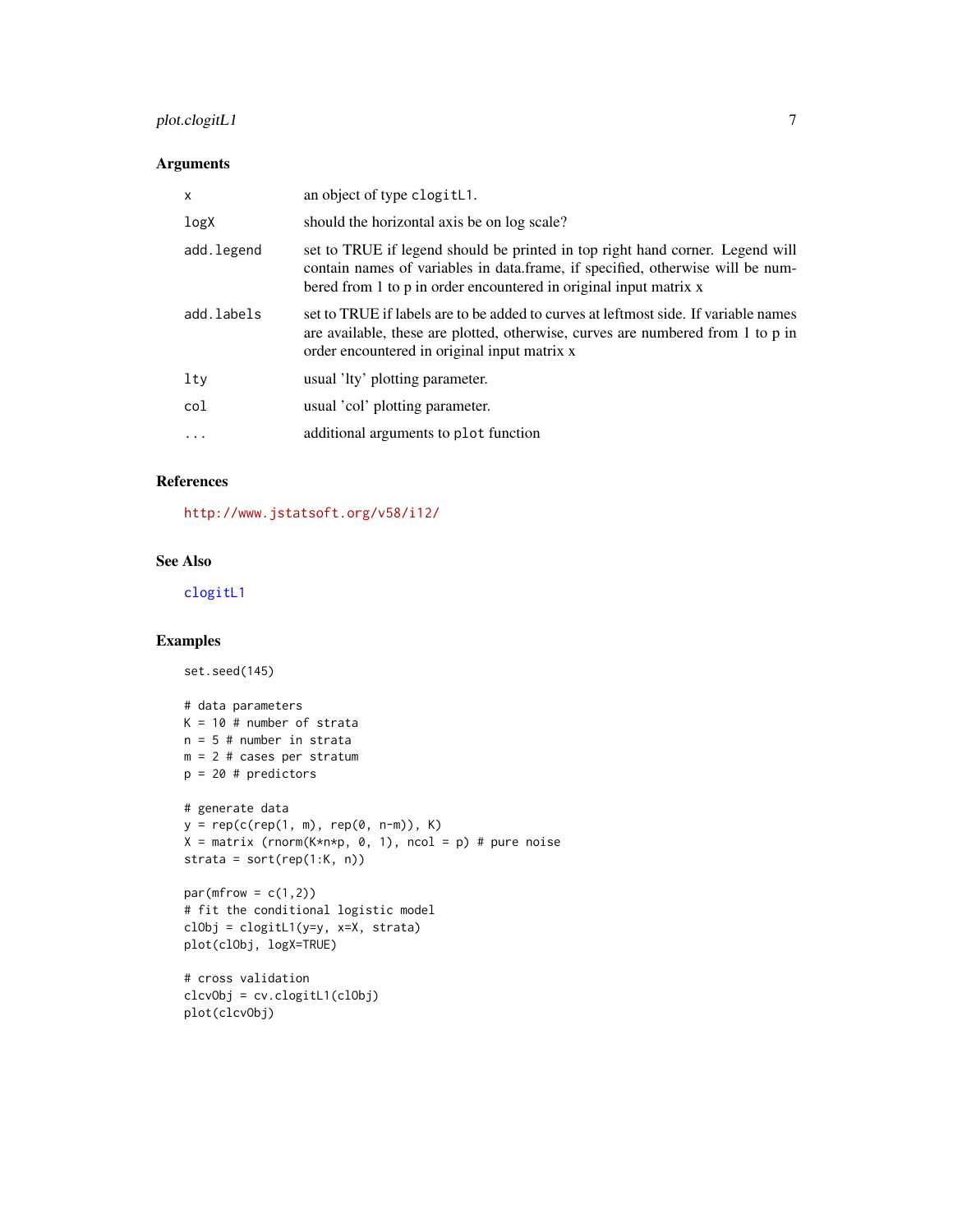<span id="page-7-1"></span><span id="page-7-0"></span>

Takes a cv.clogitL1 object and plots the CV deviance curve with standard error bands and minima.

## Usage

```
## S3 method for class 'cv.clogitL1'
plot(x, \ldots)
```
## Arguments

| $\boldsymbol{\mathsf{x}}$ | an object of type cv. clogit L1.      |
|---------------------------|---------------------------------------|
| $\cdot$                   | additional arguments to plot function |

## References

<http://www.jstatsoft.org/v58/i12/>

## See Also

[cv.clogitL1](#page-4-1)

set.seed(145)

```
# data parameters
K = 10 # number of strata
n = 5 # number in strata
m = 2 # cases per stratum
p = 20 # predictors
# generate data
y = rep(c(rep(1, m), rep(0, n-m)), K)X = matrix (rnorm(K*n*p, 0, 1), ncol = p) # pure noise
strata = sort(rep(1:K, n))par(mfrow = c(1,2))# fit the conditional logistic model
```

```
clObj = clogitL1(y=y, x=X, strata)
plot(clObj, logX=TRUE)
```

```
# cross validation
clcvObj = cv.clogitL1(clObj)
plot(clcvObj)
```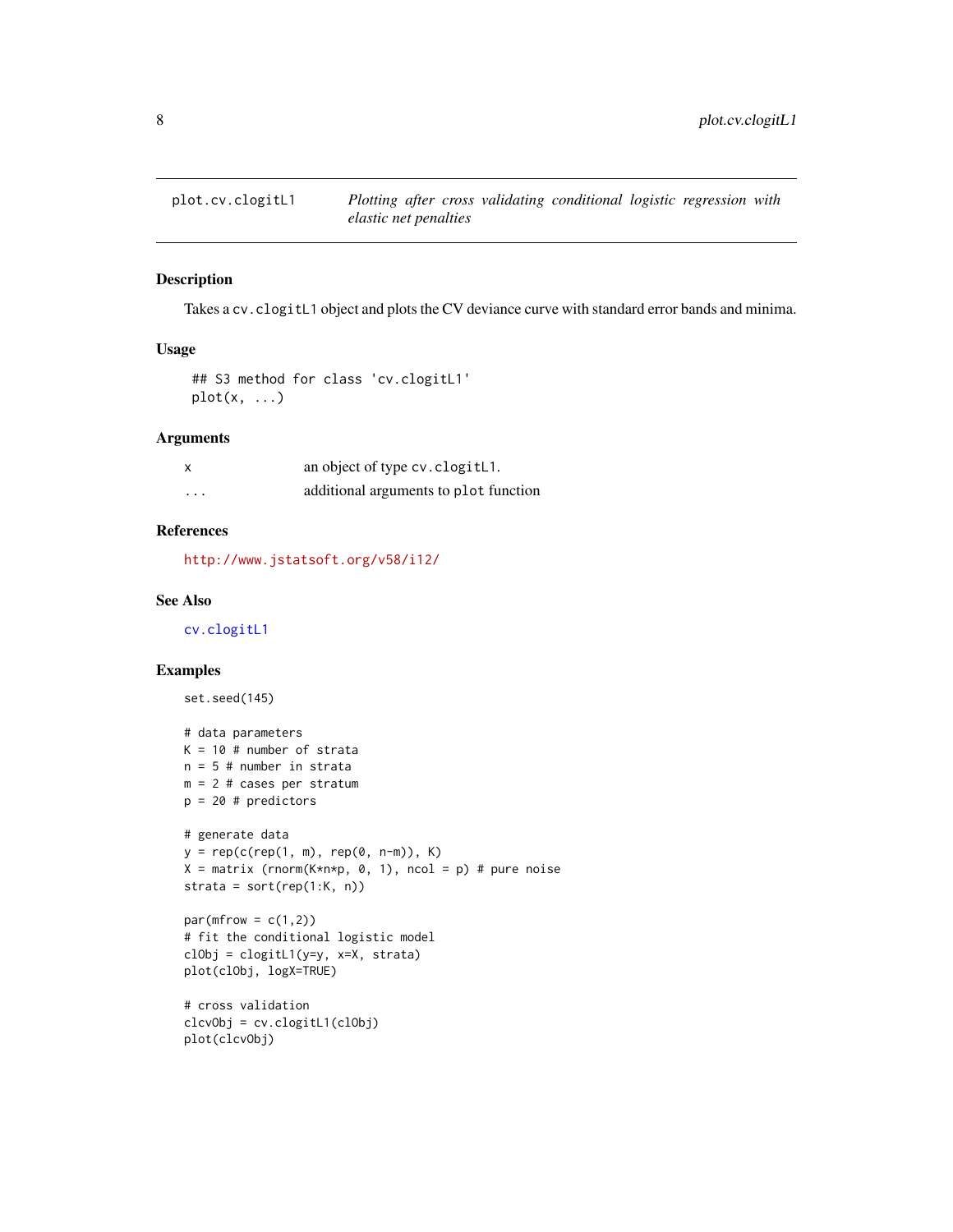<span id="page-8-0"></span>

Takes a clogitL1 object and prints a summary of the sequence of models fitted.

#### Usage

```
## S3 method for class 'clogitL1'
print(x, digits = 6, ...)
```
## Arguments

|          | an object of type clogitL1.                                      |
|----------|------------------------------------------------------------------|
| digits   | the number of significant digits after the decimal to be printed |
| $\cdots$ | additional arguments to print function                           |

## Details

prints a 3 column data frame with columns:

- Df: number of non-zero parameters in model
- DevPerc: percentage of null deviance explained by current model
- Lambda: associated  $\lambda$  value

#### References

<http://www.jstatsoft.org/v58/i12/>

#### See Also

[clogitL1](#page-2-1)

```
set.seed(145)
```

```
# data parameters
K = 10 # number of strata
n = 5 # number in strata
m = 2 # cases per stratum
p = 20 # predictors
# generate data
y = rep(c(rep(1, m), rep(0, n-m)), K)
```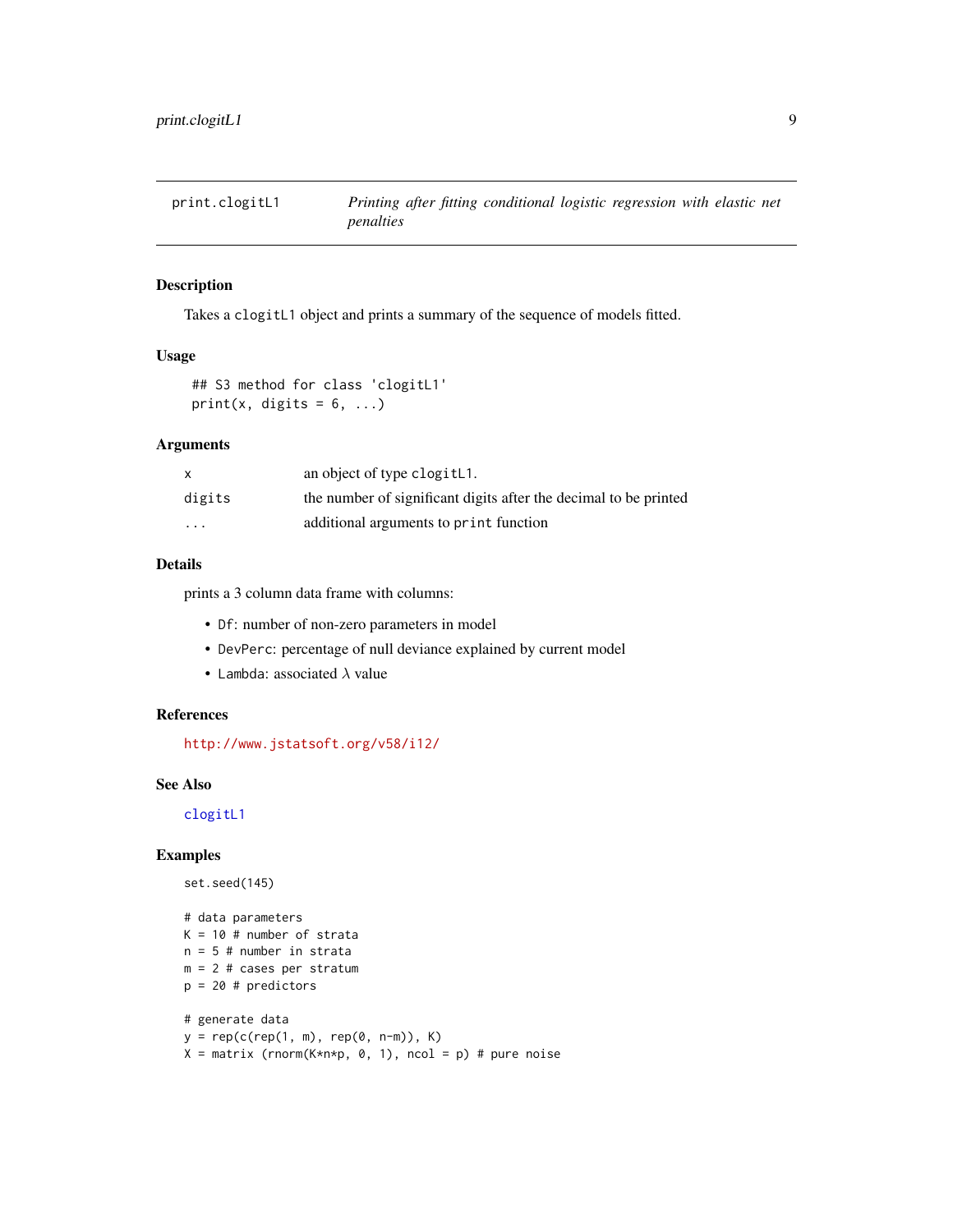```
strata = sort(rep(1:K, n))par(mfrow = c(1,2))# fit the conditional logistic model
clObj = clogitL1(y=y, x=X, strata)
clObj
```
summary.clogitL1 *Summary after fitting conditional logistic regression with elastic net penalties*

## Description

Takes a clogitL1 object and produces a summary of the sequence of models fitted.

## Usage

```
## S3 method for class 'clogitL1'
summary(object, ...)
```
## Arguments

| object   | an object of type clogitL1.                       |
|----------|---------------------------------------------------|
| $\cdots$ | any additional arguments passed to summary method |

## Details

Returns a list with a elements Coefficients, which holds the matrix of coefficients estimated (each row holding the estimates for a given value of the smoothing parameter) and Lambda, which holds the vector of smoothing parameters at which fits were produced.

#### References

<http://www.jstatsoft.org/v58/i12/>

## See Also

[clogitL1](#page-2-1)

## Examples

```
set.seed(145)
```
# data parameters  $K = 10$  # number of strata  $n = 5$  # number in strata m = 2 # cases per stratum  $p = 20$  # predictors

<span id="page-9-0"></span>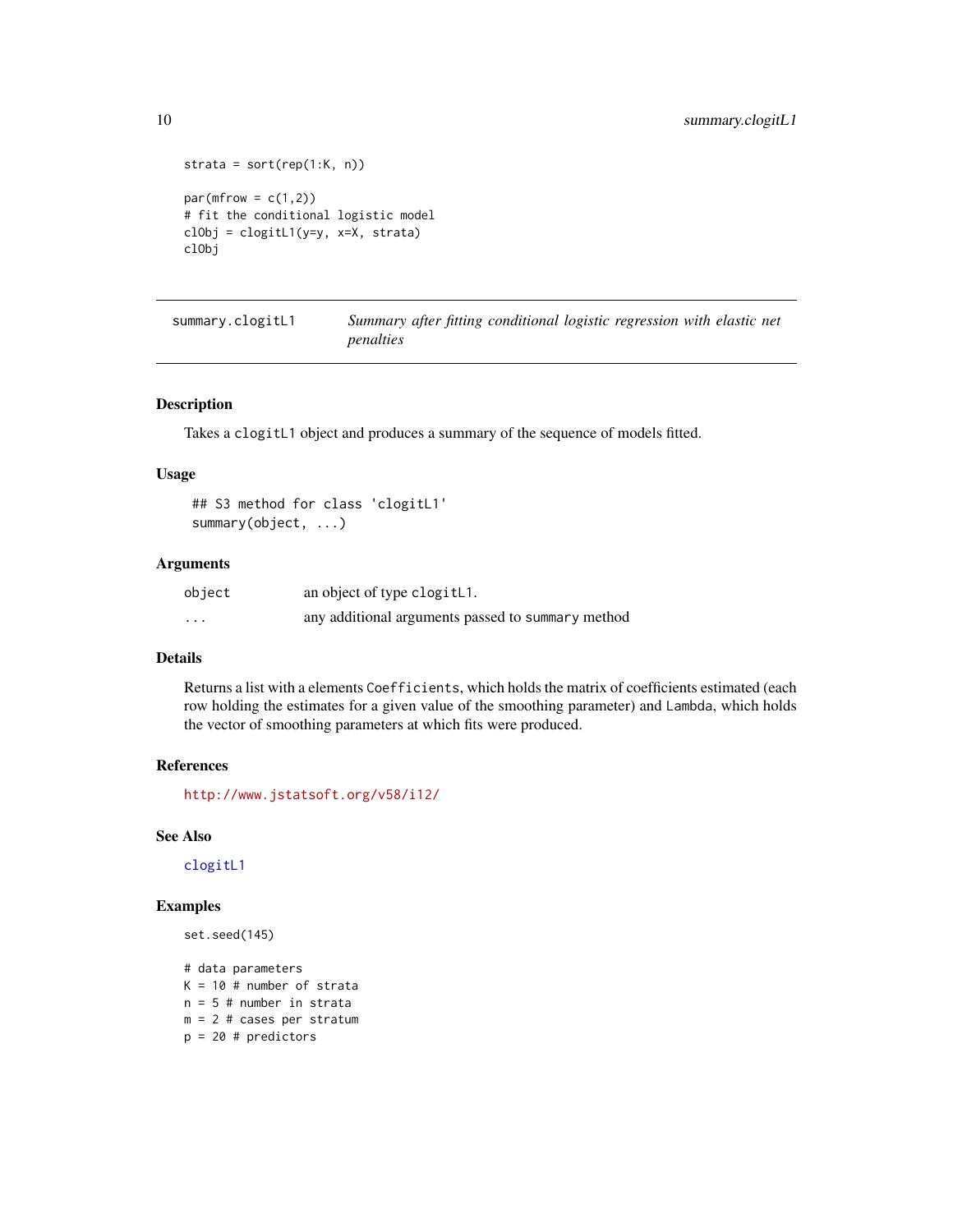## <span id="page-10-0"></span>summary.cv.clogitL1 11

```
# generate data
y = rep(c(rep(1, m), rep(0, n-m)), K)X = matrix (rnorm(K*n*p, 0, 1), ncol = p) # pure noisestrata = sort(rep(1:K, n))par(mfrow = c(1,2))# fit the conditional logistic model
clObj = clogitL1(y=y, x=X, strata)
summary(clObj)
```
summary.cv.clogitL1 *Summary after cross validation of conditional logistic regression with elastic net penalties*

## Description

Provides summary of conditional logistic regression models after cross validation

## Usage

```
## S3 method for class 'cv.clogitL1'
summary(object, ...)
```
## Arguments

| object   | an object of type cv. clogit L1 for which the summary is to be produced. |
|----------|--------------------------------------------------------------------------|
| $\cdots$ | additional arguments to summary method.                                  |

## Details

Extracts pertinent information from the supplied cv.clogitL1 objects. See below for details on output value.

## Value

A list with the following fields:

| lambda_minCV     | value of regularisation parameter minimising CV deviance                                                                              |
|------------------|---------------------------------------------------------------------------------------------------------------------------------------|
| beta_minCV       | coefficient profile at the minimising value of the regularisation parameter. Whole<br>dataset used to compute estimates.              |
| nz_beta_minCV    | number of non-zero coefficients in the CV deviance minimising coefficient pro-                                                        |
|                  | file.                                                                                                                                 |
| lambda_minCV1se  |                                                                                                                                       |
|                  | value of regularisaion parameter minimising CV deviance (using 1 standard er-<br>ror rule)                                            |
| beta_minCV1se    | coefficient profile at the 1-standard-error-rule value of the regularisation param-<br>eter. Whole dataset used to compute estimates. |
| nz_beta_minCV1se |                                                                                                                                       |
|                  | number of non-zero coefficients in the 1-standard-error-rule coefficient profile.                                                     |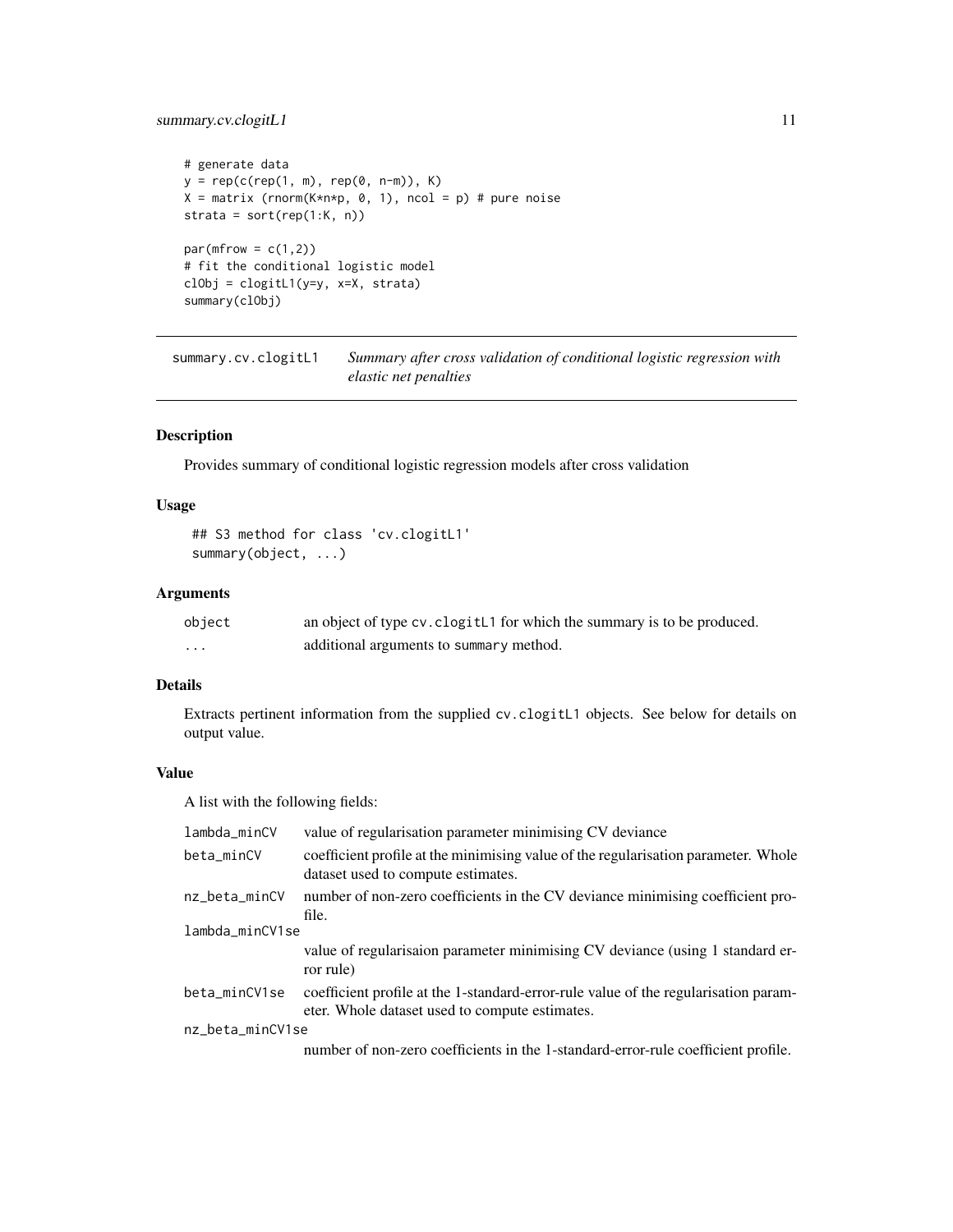## <span id="page-11-0"></span>References

<http://www.jstatsoft.org/v58/i12/>

## See Also

[clogitL1](#page-2-1), [plot.cv.clogitL1](#page-7-1)

```
set.seed(145)
```

```
# data parameters
K = 10 # number of strata
n = 5 # number in strata
m = 2 # cases per stratum
p = 20 # predictors
# generate data
y = rep(c(rep(1, m), rep(0, n-m)), K)
X = matrix (rnorm(K*n*p, 0, 1), ncol = p) # pure noisestrata = sort(rep(1:K, n))
par(mfrow = c(1,2))# fit the conditional logistic model
clObj = clogitL1(y=y, x=X, strata)
plot(clObj, logX=TRUE)
# cross validation
clcvObj = cv.clogitL1(clObj)
summary(clcvObj)
```